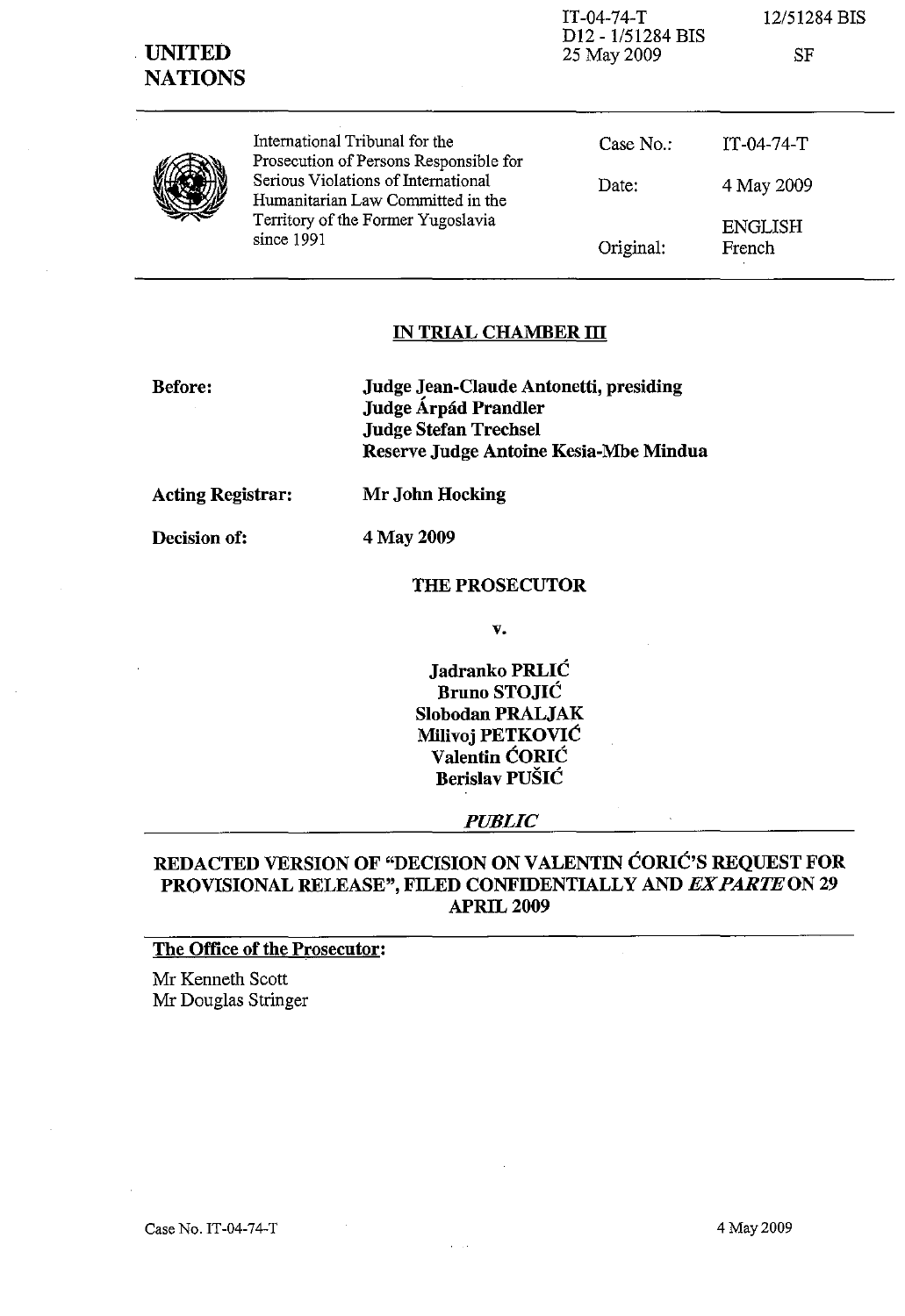# **I. INTRODUCTION**

1. **TRIAL CHAMBER ill** ("Chamber") of the International Tribunal for the Prosecution of Persons Responsible for Serious Violations of International Humanitarian Law Committed in the Territory of the Former Yugoslavia since 1991 ("Tribunal") is seized of a request for provisional release from the Accused Valentin Corie ("Accused Corie"), submitted pursuant to Rule 65 of the Rules of Procedure and Evidence ("Rules") and filed confidentially by Counsel for the Accused Corie ("Corie Defence") on 6 April 2009.

# **II. PROCEDURAL BACKGROUND**

2. On 6 April 2009, the Corie Defence confidentially filed "Valentin Corie's Request for Provisional Release", with two Annexes, in which it requests, for humanitarian reasons, the provisional release of the Accused Corie to the Republic of Croatia ("Croatia") for a period of six weeks from 15 April to 27 May 2009, so that the Accused may undergo intensive medical treatment for a herniated lumbar disk<sup>1</sup> ("Request") .

. 3. At an *ex parte* hearing on 7 April 2009, the Accused Corie reiterated his desire to undergo appropriate medical treatment in Croatia rather than in the Kingdom of the Netherlands ("Netherlands"). $<sup>2</sup>$ </sup>

4. On 8 April 2009, the Ministry of Foreign Affairs of the Netherlands wrote a letter to the Tribunal indicating that it did not object to the provisional release of the Accused Coric, should he leave the territory of the Netherlands.<sup>3</sup>

5. On 9 April 2009, the Office of the Prosecutor ("Prosecution") confidentially filed the "Prosecution Response to Request for Provisional Release on Behalf of Valentin Corie" ("Response"), in which it objects to the provisional release of the Accused Coric in Zagreb, considering that the Request is premature and that the Coric Defence

<sup>1</sup> Request, paras 10 and 11; Annexes 1 and 2.

<sup>2</sup>*Ex parte* hearing of 7 April 2009.

<sup>&</sup>lt;sup>3</sup> Letter of 8 April 2009, from the Ministry of Foreign Affairs of the Kingdom of the Netherlands regarding the provisional release of Valentin Coric.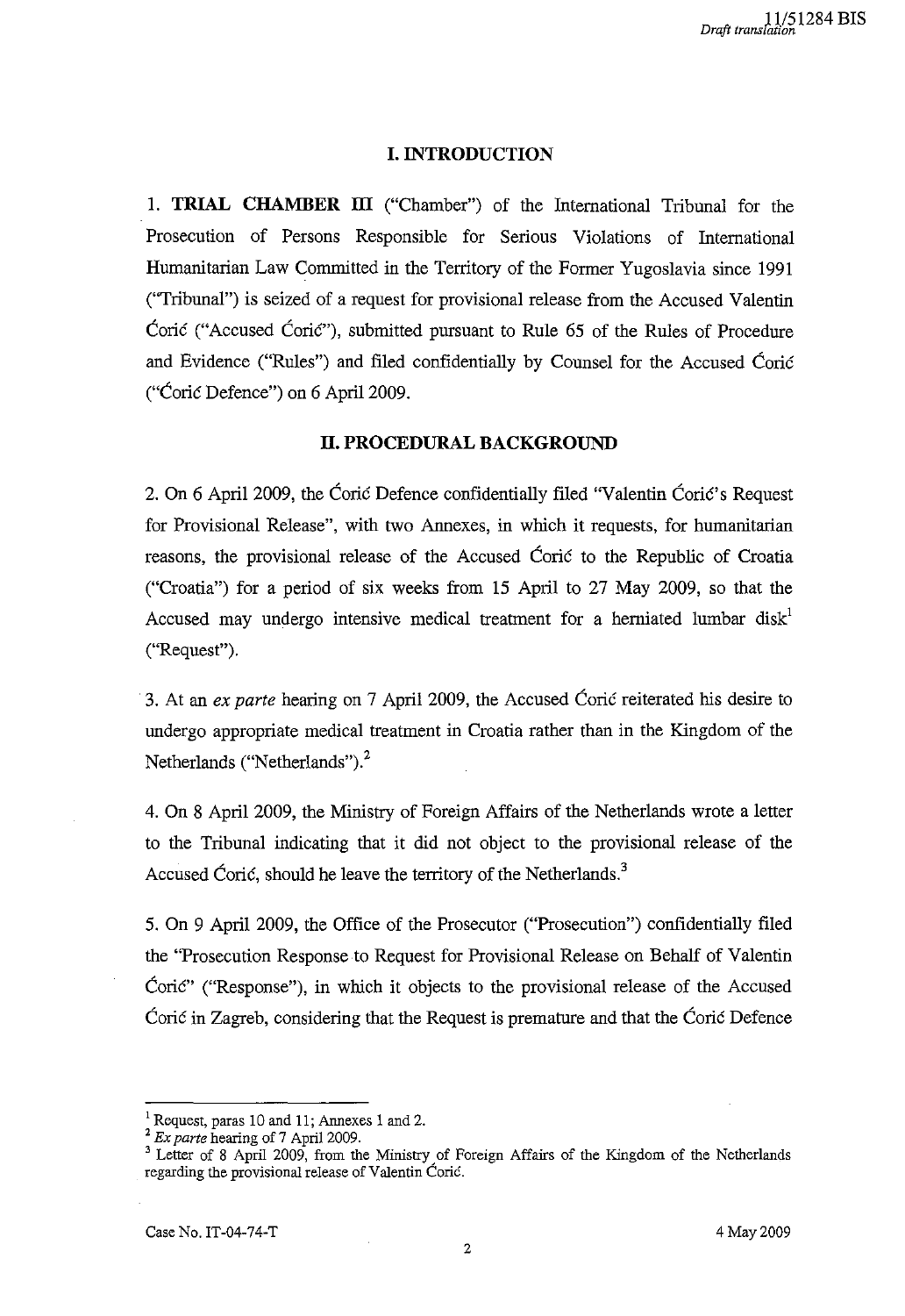has failed to establish that it is necessary for the Accused Corie to be treated in Croatia instead of the Netherlands.<sup>4</sup>

6. Also on 9 April 2009, the Corie Defence confidentially filed a "Supplement to Valentin Coric's Request for Provisional Release" with an Annex ("First Supplement"), in which it discloses the letter from the Croatian government providing guarantees that, should the Accused Corie be granted provisional release by the Chamber, he will not influence or place in danger, during his provisional release, victims, witnesses or other persons, and will return to The Hague on the date ordered by the Chamber.<sup>5</sup>

7. On 15 April 2009, the Corie Defence confidentially filed the "Second Supplement to Valentin Corie's Request for Provisional Release and Request for Leave to Reply and Proposed Reply to Prosecution Response to Request for Provisional Release on Behalf of Valentin Coric", with an Annex ("Second Supplement"), [redacted].  $6$ 

8. On 16 April 2009, the Prosecution confidentially filed the "Prosecution Response to Second Supplement to Corie Request for Provisional Release", in which it maintains the position it set forth in its Response.

9. On 24 April 2009, the Registry disclosed a confidential and *ex parte* "Further Registry Submission Pursuant to Rule 33 Regarding the Medical Status of the Accused Valentin CoriC", ("Letter from Dr Falke regarding the state of health of the Accused Coric"), in which Dr Falke, Medical Officer at the United Nations Detention Unit ("Detention Unit") provides an assessment of the state of health of the Accused Coric.

10. On 24 April 2009, the Chamber informally requested that the Registry lift, with regard to the Prosecution, the *ex parte* status of the Letter from Dr Falke on the state of health of the Accused Corie.

<sup>4</sup>**Response, para. 2.** 

<sup>&</sup>lt;sup>5</sup> Letter of 6 April 2009, from the Ministry of Justice of the Republic of Croatia attached in confidential Annex I to the First Supplement.

<sup>6 [</sup>redacted].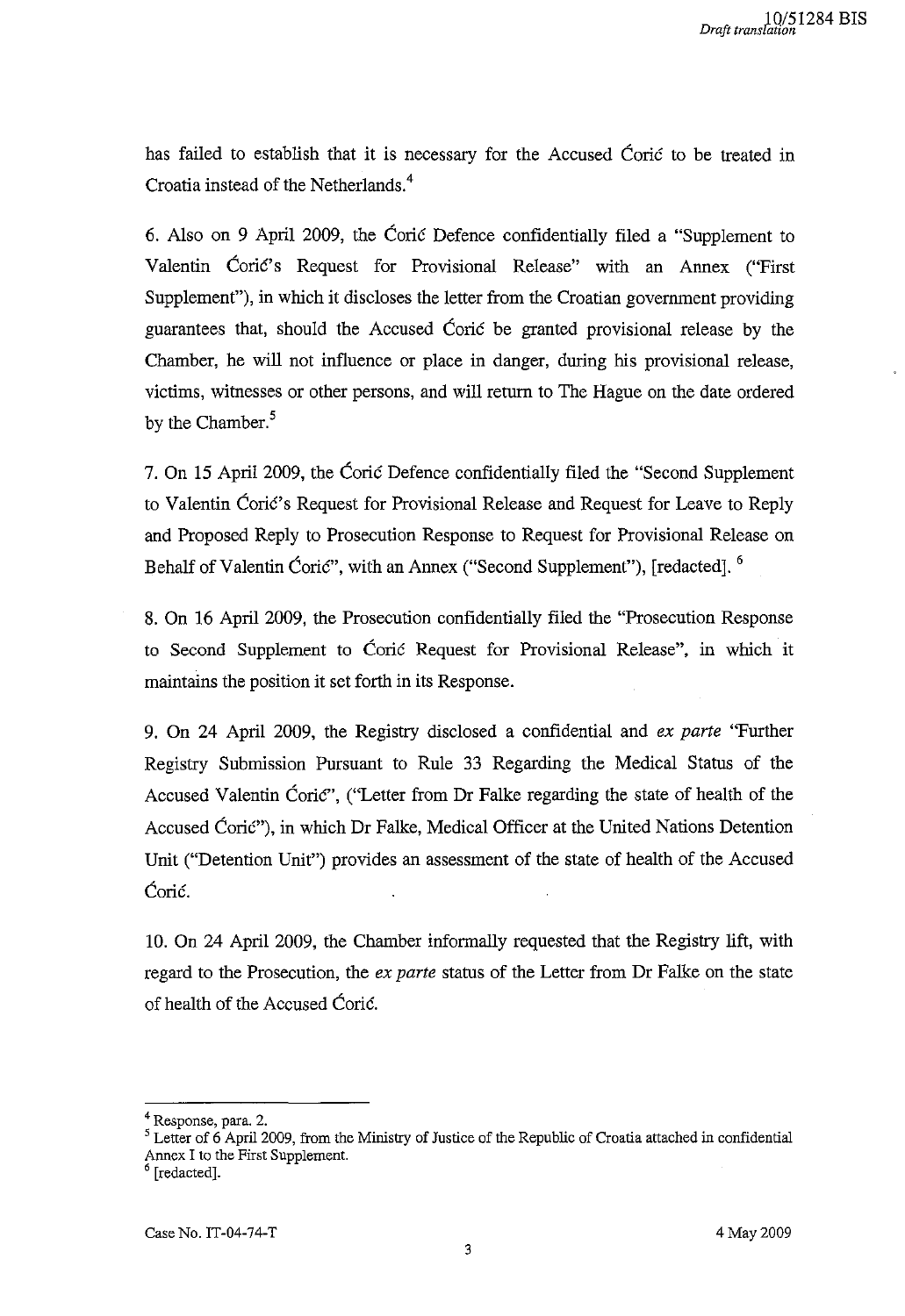11. On 27 April 2009, the Prosecution filed a confidential and *ex parte* "Prosecution Response to Request for Provisional Release of Valentin Corie as supplemented by Further Registry Submission dated 24 April 2009" ("Second Response"), in which, in essence, it continues to oppose the provisional release of the Accused Corie and, in the alternative, should he be granted provisional release by the Chamber, requests that a number of conditions be imposed upon the Accused Corie in connection with his provisional release.

# **III. APPLICABLE LAW**

12. Rule 65 (A) of the Rules of Procedure and Evidence ("Rules") stipulates that once detained, an accused may not be released except by an order of a Chamber. In compliance with Rule 65 (B) of the Rules, the Chamber may order a provisional release only after giving the host country and the state to which the accused seeks to be released the opportunity to be heard and only if it is satisfied that the accused will appear for trial and, if released, will pose no danger to any victim, witness or other person.

13. In accordance with the Tribunal established case-law, the decision to grant or deny provisional release pursuant to Rule 65 of the Rules stems from the discretionary power of the Chamber.<sup>7</sup> In order to determine if the conditions laid out in Rule 65 (B) of the Rules have been met, the Chamber must take into consideration all the relevant factors which a reasonable Trial Chamber would have been expected to take into account before coming to a decision. $\delta$  The Chamber must then provide a reasoned

<sup>7</sup>*The Prosecution* v. *Jovica Stanish: and Franko Simatovic,* Case No. IT-03-69-AR6S.4, "Decision on Prosecution Appeal of Decision on Provisional Release and Motions to Present Additional Evidence Pursuant to Rule liS", 26 June 200S *("Jovica Stanisic* Decision"), para. 3; *The Prosecutor* v. *Milutinovic et al.,* Case No. IT-OS-S7-AR6S.2, "Decision on Interlocutory Appeal of Denial of Provisional Release During the Winter Recess", 14 December 2006 *("Milutinovic* Decision"), para. 3; *The Prosecutor* v. *Popovic et al.,* Case No. IT-6S-SS-AR6S.2, "Decision on Defence's Interlocutory Appeal of Trial Chamber's Decision Denying Ljubomir Borovcanin Provisional Release", 30 June 2006, para. S; *The Prosecutor* v. *Prlic et aI.,* Case No. IT-04-74-AR6S.7, "Decision on Prosecution's **Appeal from** *Decision relative a la Demande de mise en liberte provisoire de l'Accuse Petkovic* **Dated**  31 March 200S", 21 April200S *("PetkovicDecision"),* para. 5; *The Prosecutor* v. *Prlic et aI.,* Case No. IT-04-74-AR6S.S, "Decision on Prosecution's Appeal from *Decision relative a la Demande de mise en liberte provisoire de l'Accuse Prlic* Dated 7 April 200S", 2S April 200S *("Prlic* Decision of 2S April 200S"). para. 7.

<sup>8</sup>*The Prosecutor* v. *Mico Stanisic,* Case No. IT-04-79-AR6S.1. "Decision on Prosecution's Interlocutory Appeal of Mieo Stanisie's Provisional Release", 17 October 200S *("Mico Stanisic*  Decision<sup>u</sup>), para. 8; *Jovica Stanišić* Decision, para. 35; Petković Decision, para. 8; Prlić Decision of 25 April 200S, para. 10.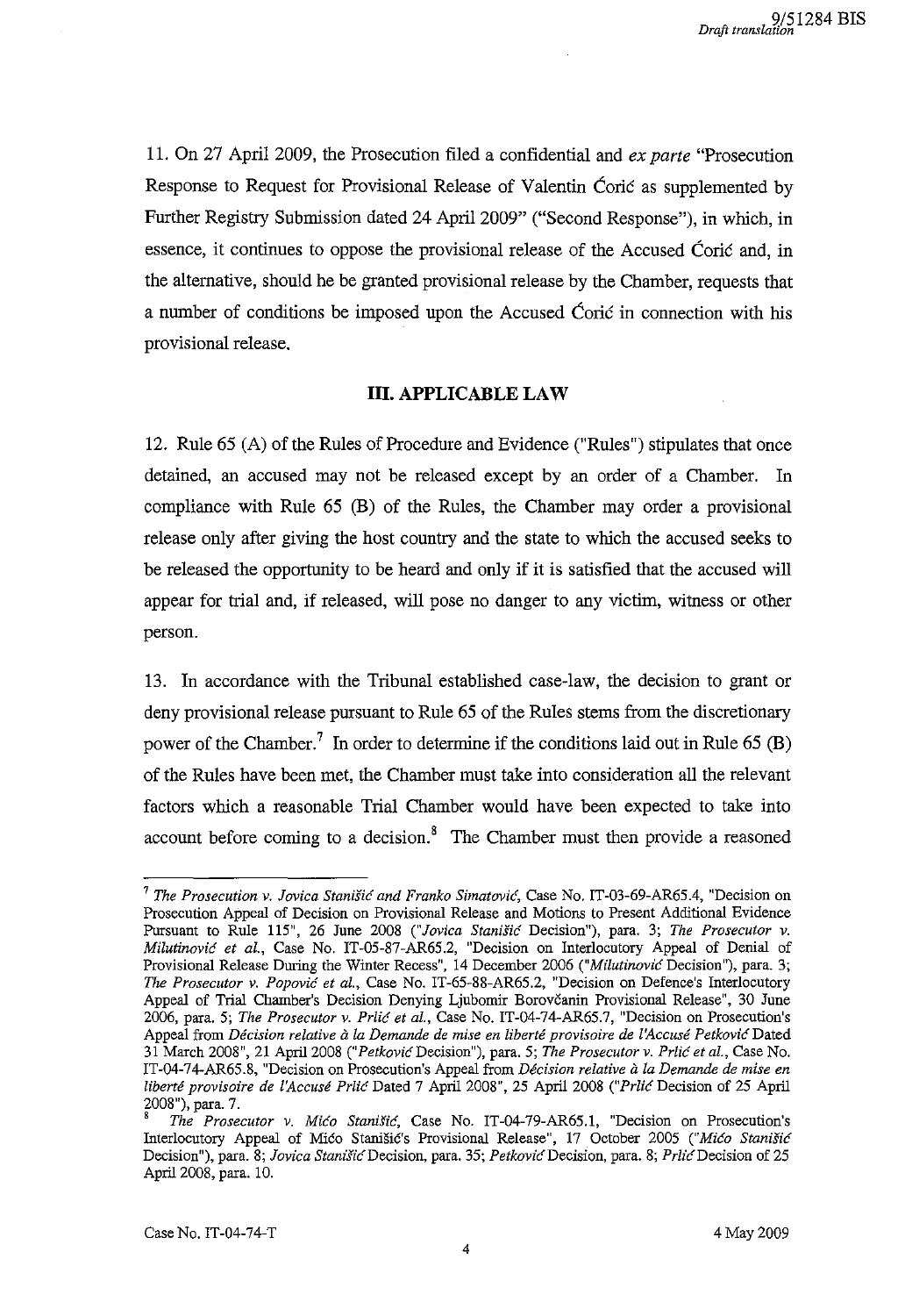opinion for its decision on this matter.<sup>9</sup> The relevance of the presented material and the weight to be accorded to it are appraised on a case-by-case basis.<sup>10</sup> Because it relies first and foremost on the facts in the case, each request for provisional release is examined in the light of the particular circumstances of the accused.<sup>11</sup> The Chamber must examine these circumstances as they are at the time of reaching a decision on the provisional release, but also, as much as can be foreseen, on the circumstances at the time the accused is expected to return to the Tribunal.<sup>12</sup>

14. In accordance with recent Appeals Chamber case-law, the close of the Prosecution case constitutes a significant enough change in circumstance to warrant a renewed and detailed assessment of the risk of flight by the Accused.<sup>13</sup> In these circumstances, and even if the Trial Chamber is convinced that sufficient guarantees have been presented, it must only exercise its discretionary power to grant provisional release if sufficiently compelling humanitarian grounds tip the scales in its favour.<sup>14</sup> Consequently, provisional release will only be granted "at a late stage of proceedings, and in particular after the close of the Prosecution case, when sufficiently compelling humanitarian grounds exist to justify the release and, even when provisional release is found to be justified in light of the nature of the circumstances, the length of the release should nonetheless be proportional to these circumstances."<sup>15</sup>

15. Nevertheless, in accordance with Appeals Chamber jurisprudence, the Chamber is uniquely suited to assess whether the procedural circumstances, such as, for

*Jovica Stanišić Decision, para. 35; Petković Decision, para. 8; Prlić Decision of 25 April 2008, para. 10; Mico StanisicDecision,* para. S.

<sup>10</sup>*Jovica StaniSicDecision,* para. 35; *PetkovicDecision,* para. S; *PrlicDecision* of 25 Apri1200S, para. 10.

II *The Prosecutor* v. *Boskovski and Tarculovski,* Case No. 1T-04-S2-AR65.1, "Decision on Johan *Tarculovski* 's Interlocutory Appeal on Provisional Release", 4 October 2005 para. 7; *Jovica Stanisic*  Decision, para. 35; *Petkovic* Decision, para. S; *Prlic* Decision of 25 April 2008, para. *10; Mico Stanisic*  Decision, para. 8.

<sup>&</sup>lt;sup>12</sup> Jovica Stanišić Decision, para. 35; Petković Decision, para. 8; Prlic Decision of 25 April 2008, para. **I 0, Mica Stanisicf Decision, para. 8.** 

<sup>13</sup>*The Prosecutor* v. *Prlic et al.,* Case No. IT-04-074-AR65.5, "Decision on Prosecution's Consolidated Appeal against Decisions to Provisionally Release the Accused Prlić, Stojić, Praljak, Petković and Corie", 11 March 2008 *("PrlicDecision* of 11 March 200S"), para. 20.

<sup>14</sup>*Prlic* Decision of 11 March 200S, para. 21; *Prlic* Decision of 25 April 2008, para. 16; *Petkovic*  Decision, para. 17.

<sup>&</sup>lt;sup>15</sup> Petkovic Decision, para. 17; Prlic Decision of 25 April 2008, para. 16.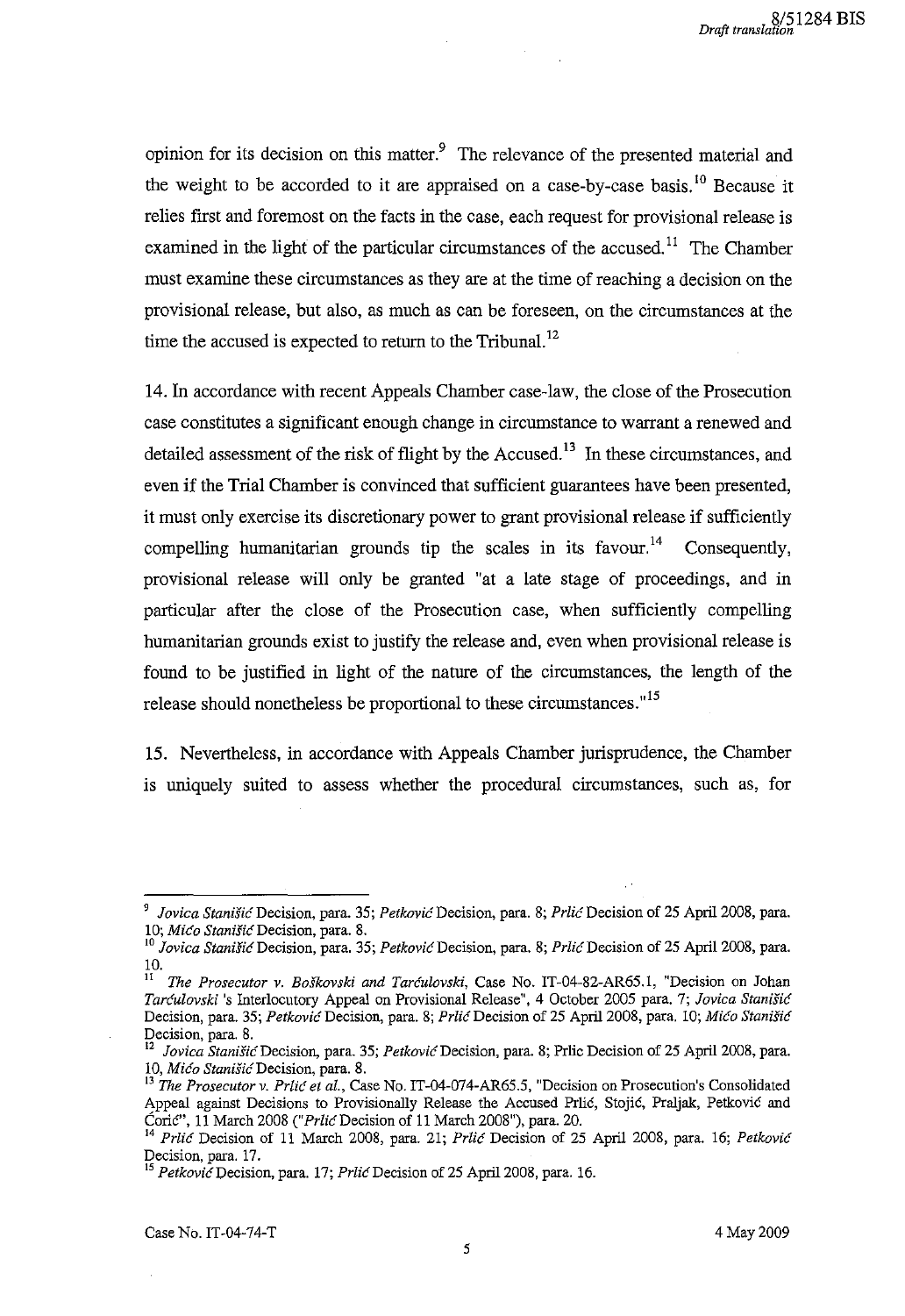example, the close of the Prosecution case, increase the risk of flight by the Accused while on provisional release.<sup>16</sup>

### IV. ARGUMENTS OF THE PARTIES

16. In support of its Request, the Corie Defence maintains, based on the Decision for provisional release of the Accused Coric rendered by the Chamber on 17 July 2008,<sup>17</sup> that (1) the Accused Coric surrendered to the Tribunal voluntarily and has always complied in every respect with all the conditions set out when the previous provisional releases were granted,<sup>18</sup> (2) that despite his health problems, the Accused Corie has always taken care not to let his condition have a negative impact on the advancement of the trial,<sup>19</sup> (3) that the authorities of the Republic of Croatia have undertaken to ensure that the Accused Corie conforms to all conditions imposed by the Chamber if it decides to grant provisional release to the Accused Cori $\zeta^{20}$  (4) that the Government of the Kingdom of the Netherlands has always consented to the provisional release of the Accused Coric,<sup>21</sup> and that (5) [redacted].<sup>22</sup>

17. The Corie Defence contends that the Request respects current Appeals Chamber jurisprudence with respect to provisional release.<sup>23</sup> [Redacted].<sup>24</sup> The Coric Defence maintains that this alone is a sufficiently strong humanitarian reason to grant provisional release to the Accused Cori $\epsilon$ <sup>25</sup>

*<sup>16</sup> MilutinovicDecision,* para. 15.

<sup>&</sup>lt;sup>17</sup> "Decision on the Request for Provisional Release of the Accused Corie", 17 July 2008, public document with confidential Annex.

Request, para.7.

 $19$  Request, para.7.

<sup>&</sup>lt;sup>20</sup> Request, para. 7; Letter of 6 April 2009, from the Ministry of Justice of the Republic of Croatia attached in Confidential Annex I to the First Supplement.

<sup>&</sup>lt;sup>21</sup> Request, para. 7; Letter of 8 April 2009, from the Ministry of Foreign Affairs of the Kingdom of the Netherlands regarding the provisional release of Valentin Corie.

<sup>22</sup> Request, para. 7.

<sup>&</sup>lt;sup>23</sup> Request, paras. 8 and 9.

<sup>24</sup> Request, para. 9.

<sup>25</sup> Request, para.9.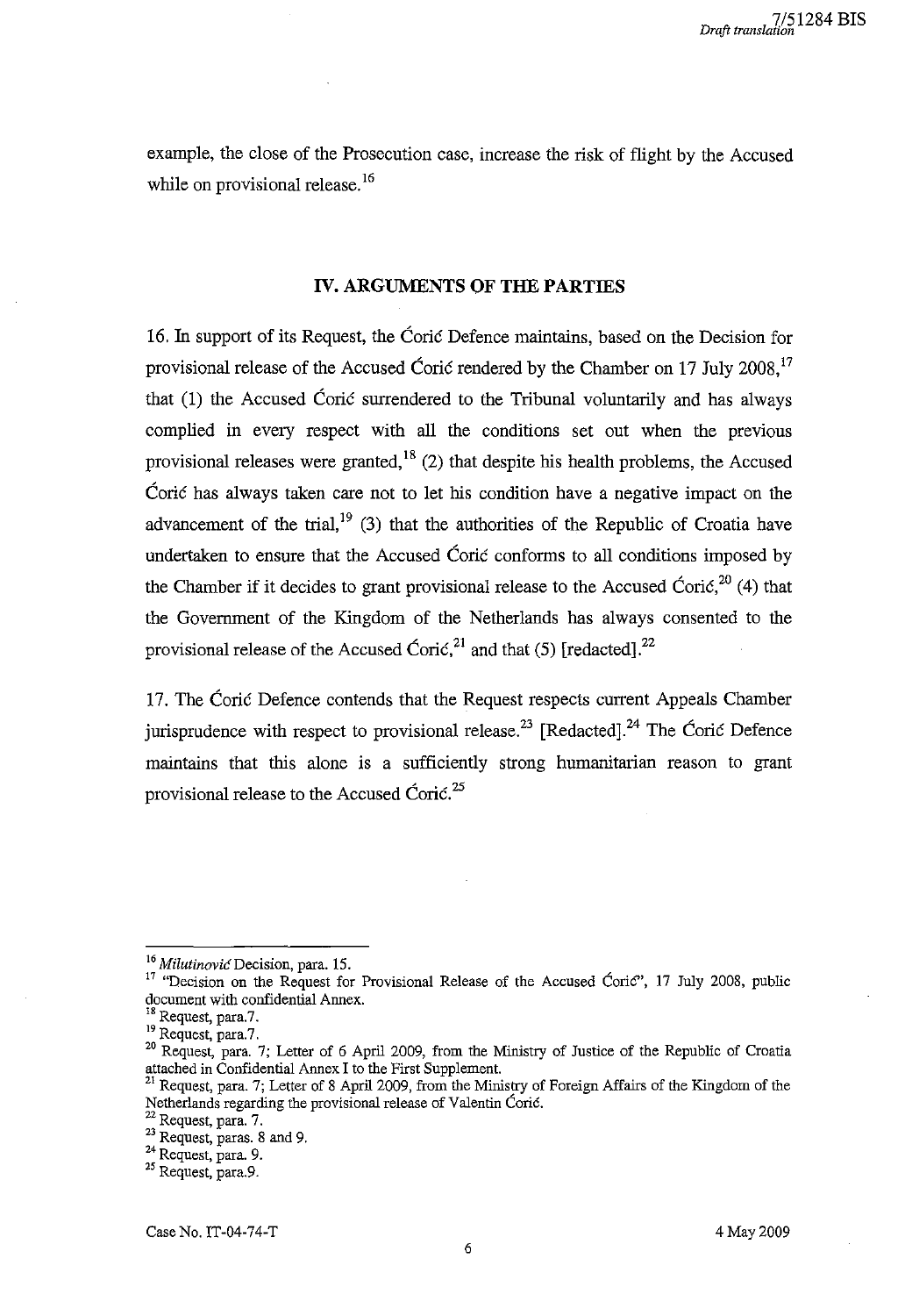- 18. [Redacted].<sup>26</sup> [Redacted].<sup>27</sup>
- 19.  $[Redacted]$ . $^{28}$
- 20. [Redacted].<sup>29</sup>
- 21. [Redacted].<sup>30</sup>
- 22. [Redacted]. $31$

23. **In** its Second Response, the Prosecution is not opposed to the Accused Corie undergoing medical treatment but is opposed to the granting of a provisional release outside of the Netherlands.<sup>32</sup> The Prosecution contends that nothing is stopping the Accused Coric from receiving treatment in The Netherlands.<sup>33</sup> The Prosecution further maintains that the Coric Defence has not provided sufficient information as to the possible duration of the provisional release.<sup>34</sup>

24. Should the Accused Corie nevertheless be granted provisional release by the Chamber, the Prosecution requests that (1) [redacted], (2) that the Chamber present all the necessary guarantees associated with the provisional release in order to reduce the risk of flight by the Accused Coric, (3) that the Chamber obtain from the Accused Corie personally an informed, voluntary and unconditioned waiver of his right to be present at trial, and his agreement that his counsel shall continue to represent him during his absence, and (4) that the Chamber stay the enforcement of this decision in order to give the Prosecution time to appeal, if it so wishes.<sup>35</sup>

#### **V. DISCUSSION**

<sup>&</sup>lt;sup>26</sup> Request, para. 10; Letter [redacted], regarding the state of health of Valentin Ćorić, attached in Annex 1 to the Request; Letter of 3 April 2009, from Dr Falke, Medical Officer at the United Nations Detention Unit, attached in Annex 2 to the Request.

 $27$  Request, para.11.

<sup>&</sup>lt;sup>28</sup> Request, paras 14 to 17.

<sup>29</sup> Second Supplement, para. 4.

<sup>&</sup>lt;sup>30</sup> Second Supplement, para.6.

<sup>&</sup>lt;sup>31</sup> Letter of 24 April 2009, from Dr Falke, Medical Officer at the United Nations Detention Unit.

<sup>32</sup> Second Response, para. 3.

<sup>33</sup> Second Response, para. 4.

<sup>34</sup> Second Response, para. 5.

<sup>&</sup>lt;sup>35</sup> Second Response, paras. 6 and 7.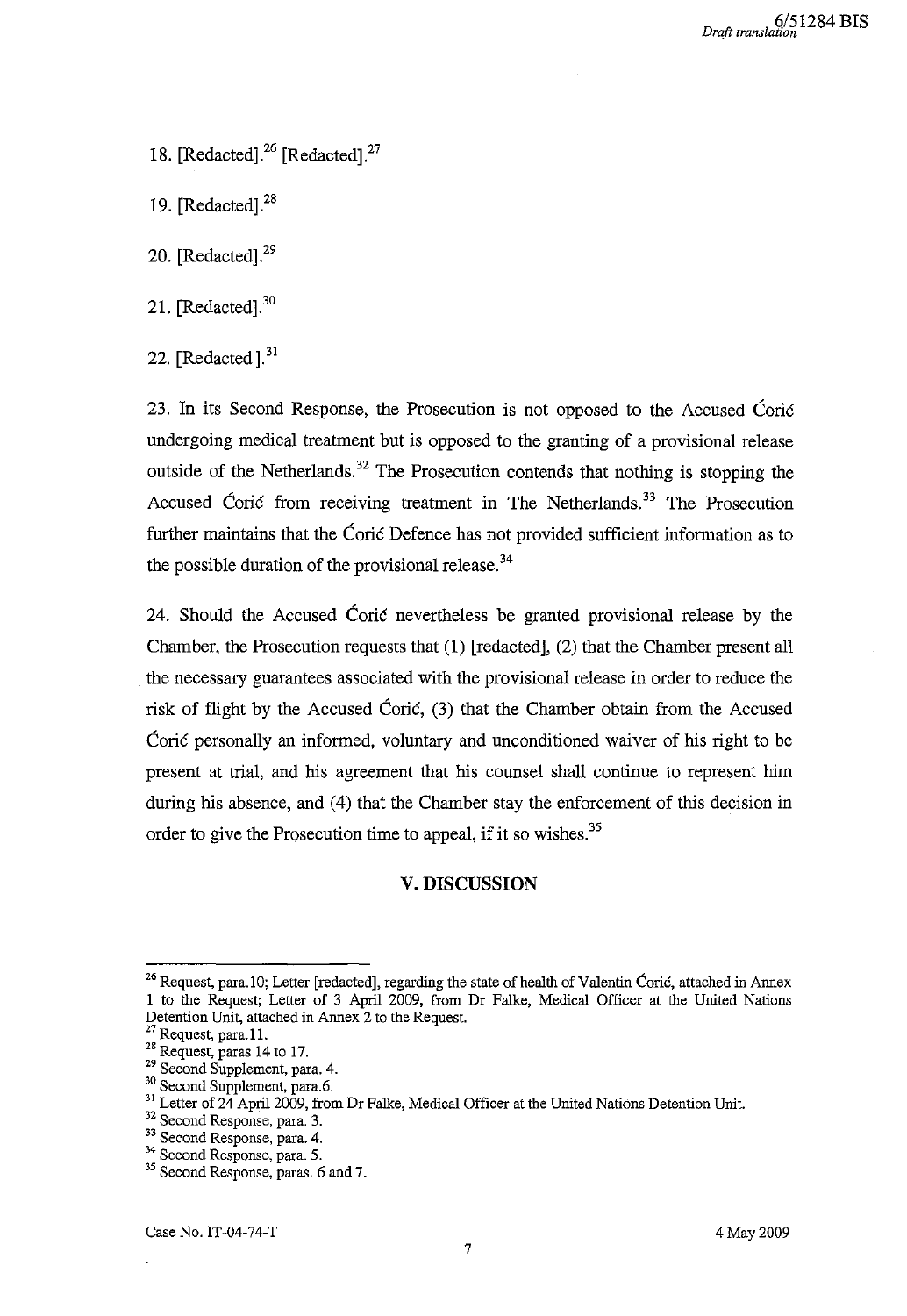25. As a preliminary matter, the Chamber decides to authorise the reply filed by the Corie Defence in its Second Supplement to the extent that it specifically responds to the Prosecution's arguments and provides further information on the state of health of the Accused Coric.

26. The Chamber further notes that, in accordance with Rule 65 (B) of the Rules, the Government of the Kingdom of the Netherlands, the host country, informed the Chamber, in its letter dated 8 April 2009, that it was not opposed to the procedure for a possible provisional release of the Accused Cori $\epsilon^{36}$ 

27. **In** its letter of 6 April 2009, the Chamber also notes that the Government of Croatia has supplied guarantees that the Accused Corie, should he be granted provisional release by the Chamber, will not influence or place in danger, during his provisional release, victims, witnesses, or other persons, and will return to The Hague on the date ordered by the Chamber.<sup>37</sup>

28. The Chamber further notes that the Accused Corie has respected all the conditions and guarantees imposed when he was previously granted provisional release pursuant to the orders and decisions of the Trial Chambers rendered on: 30 July 2004,<sup>38</sup> 30 November 2004,<sup>39</sup> 9 March 2005,<sup>40</sup> 17 May 2005,<sup>41</sup> 15 July 2005,<sup>42</sup> 7 October 2005,<sup>43</sup> 13 June 2006,<sup>44</sup> 26 June 2006,<sup>45</sup> 8 December 2006,<sup>46</sup> 11 June 2007,<sup>47</sup> 29 November

<sup>&</sup>lt;sup>36</sup> Letter of 8 April 2009, from the Ministry of Foreign Affairs of the Kingdom of the Netherlands regarding the provisional release of Valentin Corić.

 $37$  Letter of 6 April 2009 from the Ministry of Justice of the Republic of Croatia, attached in Confidential Annex I to the First Supplement.

<sup>38</sup>*Prosecutor* v. *Prlic et aI.,* Case No. IT-04-74-PT, "Order on Provisional Release *of* Valentin Corie", 30 July 2004.

<sup>&</sup>lt;sup>39</sup> Prosecutor v. Prlic et al., Case No. IT-04-74-PT, "Order on Valentin Ćorić's Application for Variation of Conditions of Provisional Release", 30 November 2004.

*<sup>40</sup> Prosecutor* v. *Prlic et al.,* Case No. IT-04-74-PT, "Decision on Valentin CoriC's Second Application for Variation of Conditions of Provisional Release", 9 March 2005.

<sup>41</sup>*Prosecutor* v. *Prlic et al.,* Case No. IT-04-74-PT, "Decision on Valentin Carie's Urgent Motion for Variation of Conditions of Provisional Release", 17 May 2005.

<sup>42</sup>*Prosecutor* v. *Prlic et al.,* Case No. IT-04-74-PT, "Decision on Valentin Corie's Fourth Revised Motion for Variation of Conditions of Provisional Release", 15 July 2005.

<sup>&</sup>lt;sup>43</sup> Prosecutor v. Prlić et al., Case No. IT-04-74-PT, "Decision to Grant Valentin Ćorić's Fifth Application for Variation of Conditions of Provisional Release", 7 October 2005.

<sup>&</sup>lt;sup>44</sup> "Order on the Urgent Motion for Provisional Release of Valentin Coric", 13 June 2006.

<sup>&</sup>lt;sup>45</sup> "Decision on Motion for Provisional Release of the Accused Coric", 26 June 2006.

<sup>&</sup>lt;sup>46</sup> "Decision on Motion for Provisional Release of the Accused Corie", 8 December 2006.

 $47$  "Decision on Motion for Provisional Release of the Accused Coric", 11 June 2007.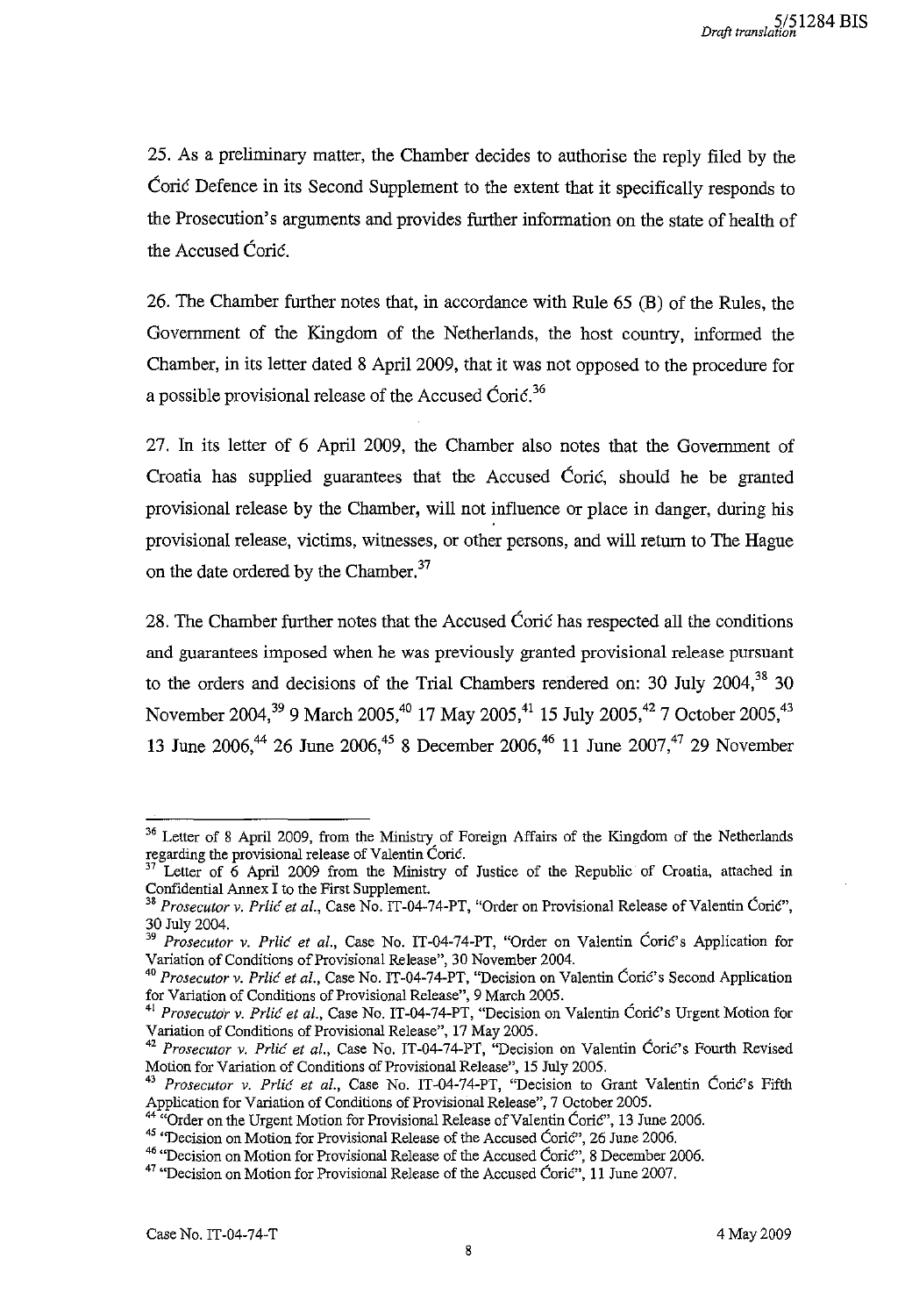$2007<sup>48</sup>$  17 July  $2008<sup>49</sup>$  and 2 December  $2008<sup>50</sup>$  With regard to the closing of the Prosecution case, which, according to the Appeals Chamber, constitutes an important change in the circumstances which requires a new and detailed assessment of the risk of flight of an accused,<sup>51</sup> the Chamber holds that the guarantees to reappear in order to offset the risk of flight, such as those that might be imposed on the Accused Coric, neutralise all possible risk of flight. Regarding his respectful conduct during his earlier provisional releases, the Chamber is assured that the Accused Corie, if released, will appear for the continuation of his trial.

29. For these same reasons, and should the Accused Corie be granted provisional release to the Republic of Croatia, the Chamber is of the opinion that the Accused Corie will not pose a danger to victims, witnesses and other persons.<sup>52</sup>

30. The Chamber recalls that, in order to establish whether the requirements of Rule 65 (B) of the Rilles have been met, it must consider all the relevant factors which a reasonable Trial Chamber would be expected to consider in order to come to a decision.<sup>53</sup> In this instance, the Chamber must also consider that the Accused Corie surrendered voluntarily to the Tribunal and his exemplary conduct before and during the proceedings, even after the close of the Prosecution case.

31. Nevertheless, according to the Appeals Chamber, regarding the stage of the proceedings and the close of the Prosecution case, the Chamber has the duty to determine, in addition, if the humanitarian grounds put forward by the Corie Defence are sufficiently compelling to justify the provisional release of the Accused Coric.<sup>54</sup>

32. In this respect, the Chamber recalls that it has the duty to consider each request for provisional release in the light of the particular circumstances of the Accused,<sup>55</sup> and that such an assessment is made at the time when it reaches its decision on provisional

<sup>&</sup>lt;sup>48</sup> "Decision on Motion for Provisional Release of the Accused Corie", 29 November 2007.

<sup>&</sup>lt;sup>49</sup> "Decision on Motion for Provisional Release of the Accused Coric", 17 July 2008.

<sup>&</sup>lt;sup>50</sup> "Decision on Motion for Provisional Release of the Accused Ćorić", 2 December 2008.

<sup>51</sup>*PrlicDecision* of 11 March 2008, para. 20.

<sup>52</sup> This danger is not assessed *in abstracto* - it has to be real. *Mico Stanisic* Decision, para. 27. *53 Mica Stanisi6Decision,* **para. 8;** *Jovica Stanisic!Decision,* **para. 35;** *PetkovicDecision,* **para. 8;** *PrUc* 

Decision of 25 April 2008, para. 10.

*<sup>54</sup> PetkovicDecision,* para. 17; *PrlicDecision* of 25 April 2008, para. 16.

*<sup>55</sup>***Tarculovsld Decision, para. 7;** *Jovica* **Stani.fic Decision, para. 35; Petkovic Decision, para. 8; Prlic**  Decision of 25 April 2008, para. 10; *Mićo Stanišić* Decision, para. 8.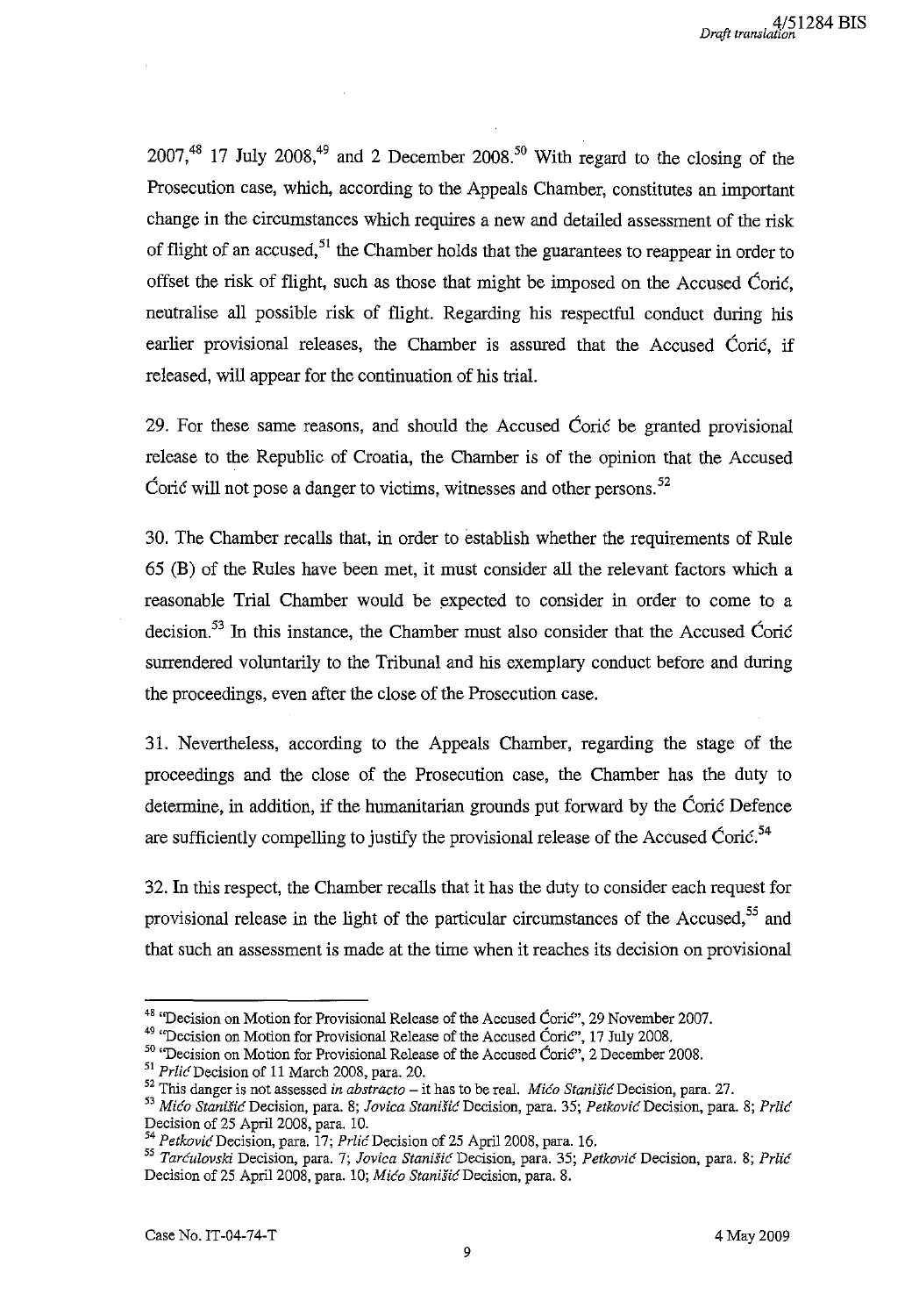release, but it must also envisage as far as possible how the circumstances will have changed when the accused is to reappear before the Tribunal.<sup>56</sup> Consequently, as long as the Chamber considers that a ground raised by an accused  $-$  in light of his current  $situation - is sufficiently compelling, it may justify the provisional release of an$ accused.

33. The Chamber notes the submission of the Corie Defence regarding the state of health of the Accused Coric as a humanitarian reason justifying the urgent provisional release of the Accused to Croatia [redacted]. **In** support of these arguments regarding the state of the health of the Accused Coric, the Coric Defence has submitted - in the confidential annexes attached to the Request, as well as in the Second Supplement  $$ two recent medical certificates regarding the state of health of the Accused, from a Dutch doctor who has examined him and a Croatian doctor [redacted].

34. [Redacted].

35. [Redacted].

36. [Redacted].

37. [Redacted].

38. Having analysed the arguments and documents, the Chamber characterises the humanitarian grounds raised by the Corie Defence in support of its Request as sufficiently compelling to justify the provisional release of the Accused Corie to Croatia, [redacted].

39. The Chamber also recalls that in keeping with the case-law of the Appeals Chamber, the length of provisional release at this late stage of the proceedings, and in particular after the close of the Prosecution case, must be proportional to the circumstances and to the sufficiently compelling humanitarian grounds that justify the provisional release.<sup>57</sup> Moreover, the Chamber recalls that the factors that it has to take into account affect not only the decision to grant or deny provisional release, but also,

*<sup>&</sup>quot; Jovica StanisicDecision,* para. 35; *PetkovicDecision,* para. 8; PrlicDecision of 25 April 2008, para. **10; Mica** *Stanisi6Decision,* **para. 8.** 

*<sup>57</sup> PetkovicDecision,* para. 17; PrlicDecision of 25 April 2008, para. 16.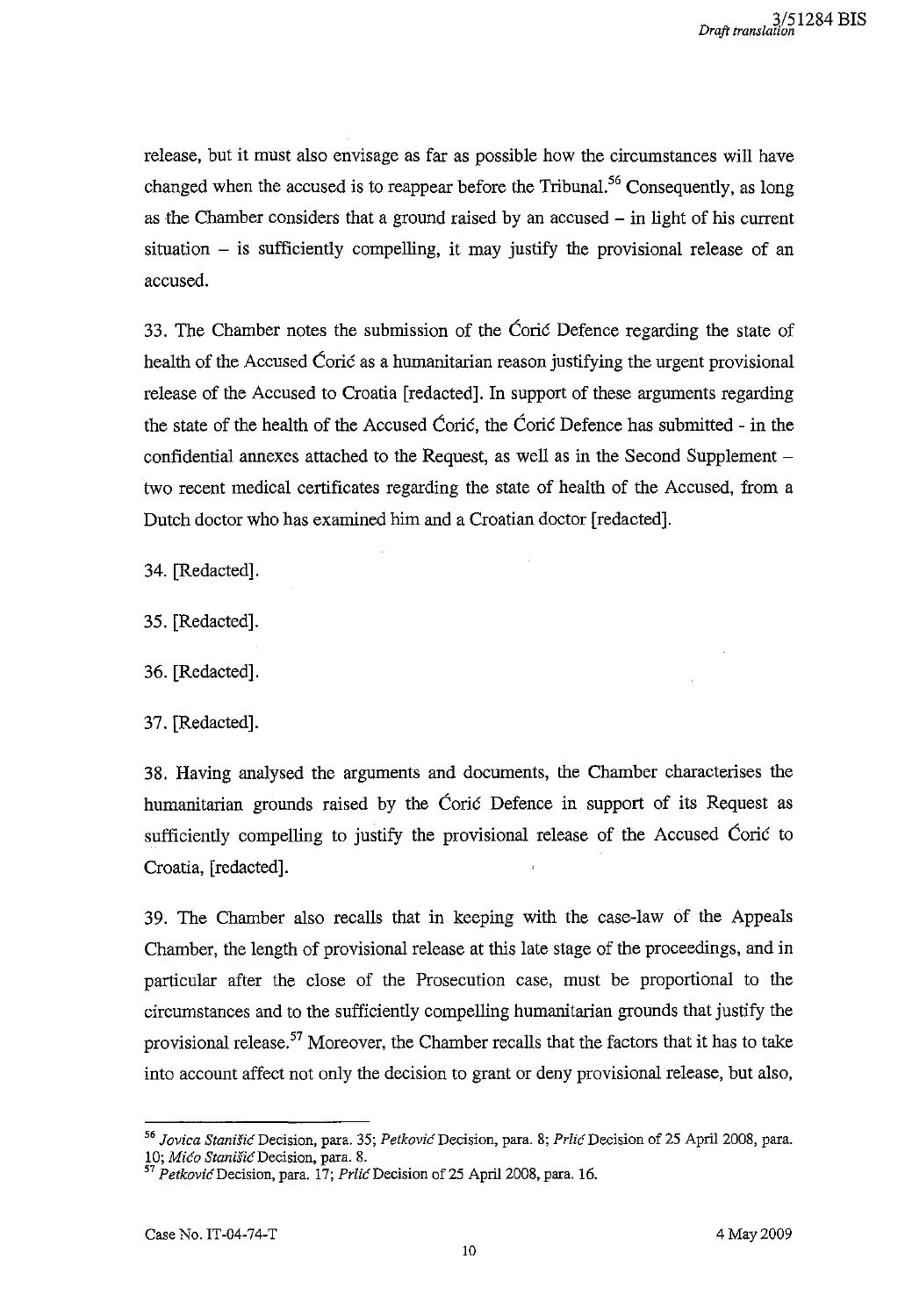the length of the stay, if appropriate. The Chamber must also find, *inter alia,* the proper balance between the nature and the weight of the circumstances justifying provisional release for humanitarian reasons and its duration.<sup>58</sup>

40. [Redacted].<sup>59</sup> The Chamber finds that a provisional release for a duration of seven weeks, which also includes the time of the round trip joumey, corresponds to the time required for the Accused Corie [redacted]. The Chamber therefore deems that a provisional release not exceeding seven weeks is proportionate to the gravity of the state of health of the Accused Coric.

### **VI. CONCLUSION**

41. For these reasons, the Chamber is convinced that the Accused Corie offers sufficiently compelling humanitarian grounds and holds that provisional release not exceeding seven weeks (including travel) is proportionate to the gravity of the state of health of the Accused Coric. Consequently, in exercising its discretionary power, the Chamber decides to grant provisional release to the Accused Corie to Croatia, to the Municipality of Zagreb,[redacted].

42. In view of the circumstance of the case and the advanced stage of the proceedings, the Chamber decides to impose upon the Accused Corie the following guarantees: that the Accused Coric remain within the confines set forth by the Chamber.<sup>60</sup> The Chamber also decides to order the Croatian authorities to carry out 24-hour surveillance of the Accused Corie during his stay and to provide a situation report every three days.

43. As such, the Accused Corie will be released from 1 May to 19 June 2009, according to the conditions set forth in the Confidential and *Ex Parte* Annex attached to the present Decision. [Annex Redacted]

44. [Redacted]. The Chamber deems that, under the circumstances, the Accused Coric's Request for Provisional Release should be granted as soon as possible and that

<sup>&</sup>lt;sup>58</sup> Petković Decision, para. 17; Prlić Decision of 25 April 2008, para. 18.

<sup>&</sup>lt;sup>59</sup> Annex 1 to the Second Supplement: [redacted].